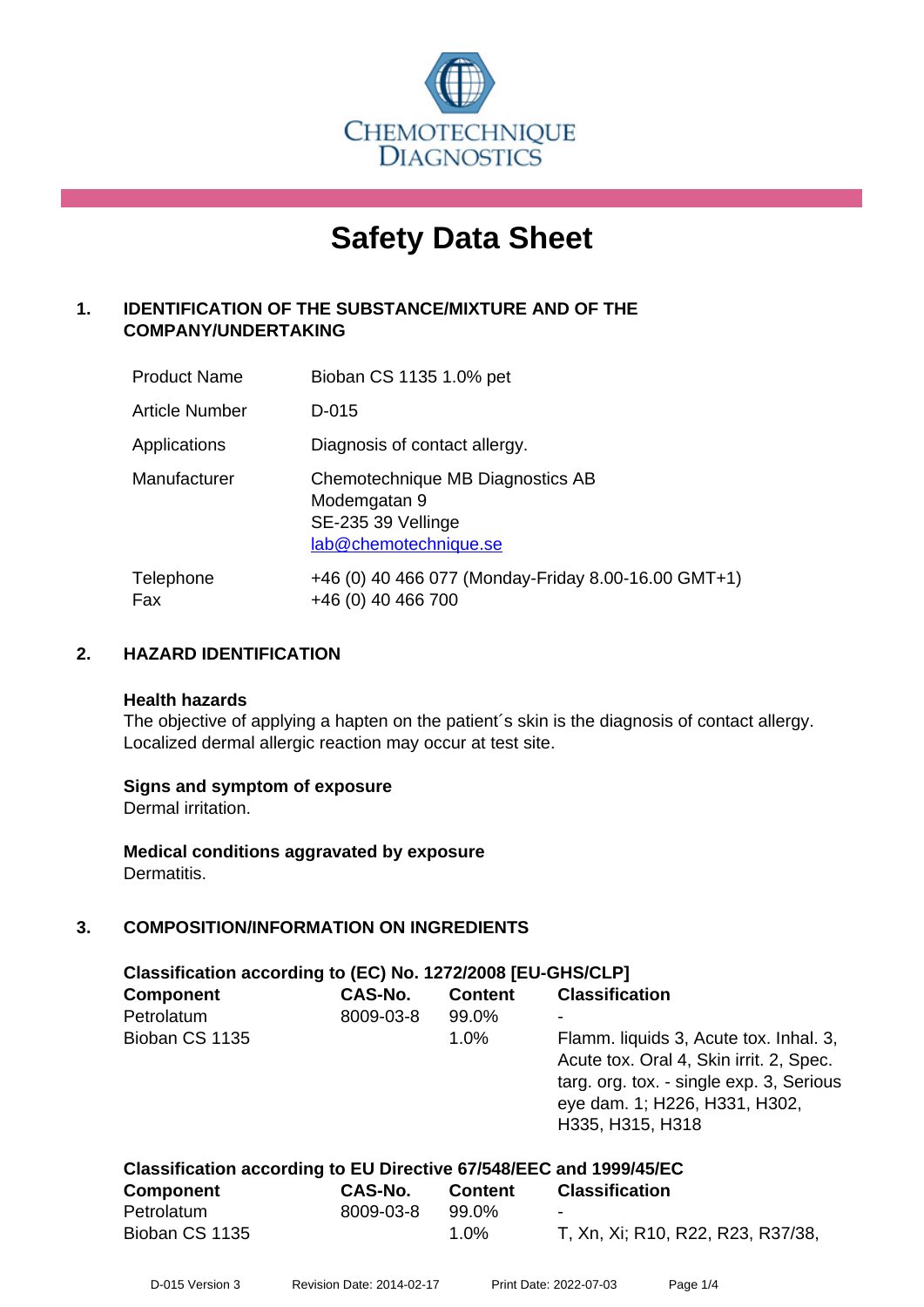**Emergency and first aid procedures** Obtain medical attention.

# **5. FIRE-FIGHTING MEASURES\***

**4. FIRST AID MEASURES**

#### **Suitable extinguish media** CO2, powder or water spray. Fight larger fires with water spray or alcohol resistant foam.

**For safety reasons unsuitable extinguishing agents** Water with full jet.

**Special protective equipment for fire-fighters** Wear self-contained respiratory protective device. Wear fully protective suit.

\*Data is shown for petrolatum only

# **6. ACCIDENTAL RELEASES MEASURES**

**Steps to be taken if material is released or spilled** Contain and place in a closed container.

# **7. HANDLING AND STORAGE**

**Precautions to be taken in handling and storage**

Store dark at 5-8°C. Avoid extended exposure to light. FOR EXTERNAL USE ONLY.

# **8. EXPOSURE CONTROLS/PERSONAL PROTECTION**

**Respiratory protection** Not required.

**Ventilation** Local exhaust.

**Protective gloves** Disposal gloves.

**Eye protection** Not required with normal use.

**Work/Hygienic practices** Wash hands after each use.

# **9. PHYSICAL AND CHEMICAL PROPERTIES**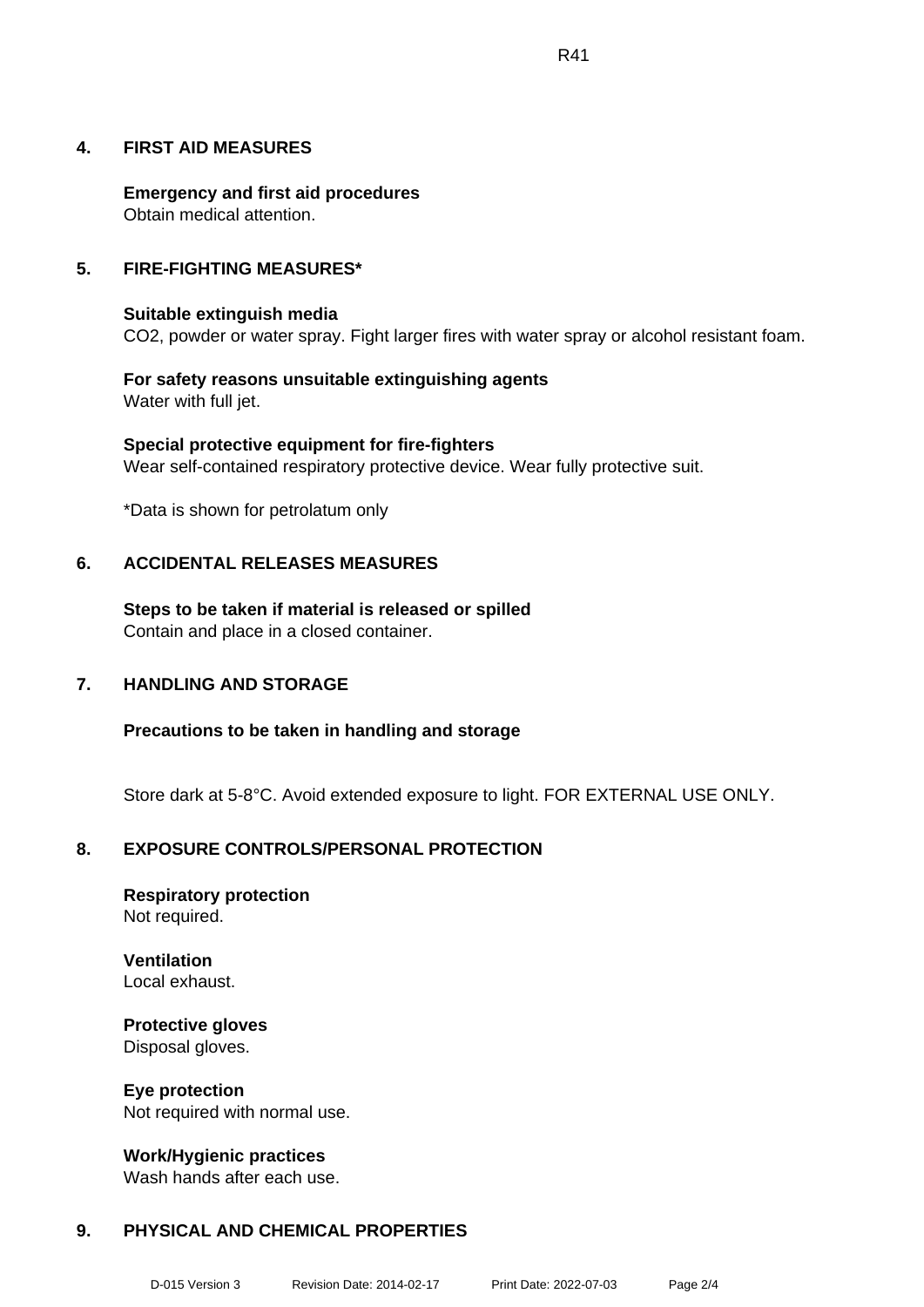| Appearance                                                                                                                                         | Ivory White Semi Solid                                                                                                                                                      |
|----------------------------------------------------------------------------------------------------------------------------------------------------|-----------------------------------------------------------------------------------------------------------------------------------------------------------------------------|
| Odour                                                                                                                                              | <b>Odourless</b>                                                                                                                                                            |
| Melting point*<br>Boiling point*<br>Flash point*<br>Self ignition*<br>Danger of explosion*<br>Density*<br>Solubility in/Miscibility with<br>Water* | $50 - 55$ ° C<br>No data available<br>$>100^{\circ}$ C<br>Product does not self ignite.<br>Product does not present an explosion hazard.<br>No data available.<br>Insoluble |

\*Data is shown for petrolatum only

## **10. STABILITY AND REACTIVITY**

#### **Incompability**

May react with strong oxidizing agents.

**Stability**

Stable at recommended storage conditions.

#### **Hazardous byproducts**

Combustion may generate CO, CO2 and other oxides.

**Hazardous polymerization**

Will not occur.

# **11. TOXICOLOGICAL INFORMATION**

No data available.

## **12. ECOLOGICAL INFORMATION**

No data available.

# **13. DISPOSAL CONSIDERATIONS**

**Waste disposal method** Comply with federal, state/provincial and local regulation.

## **14. TRANSPORT INFORMATION**

Not dangerous goods.

# **15. REGULATORY INFORMATION**

The classification is according to the latest editions of the EU lists, and extended by company and literature data.

## **16. OTHER INFORMATION**